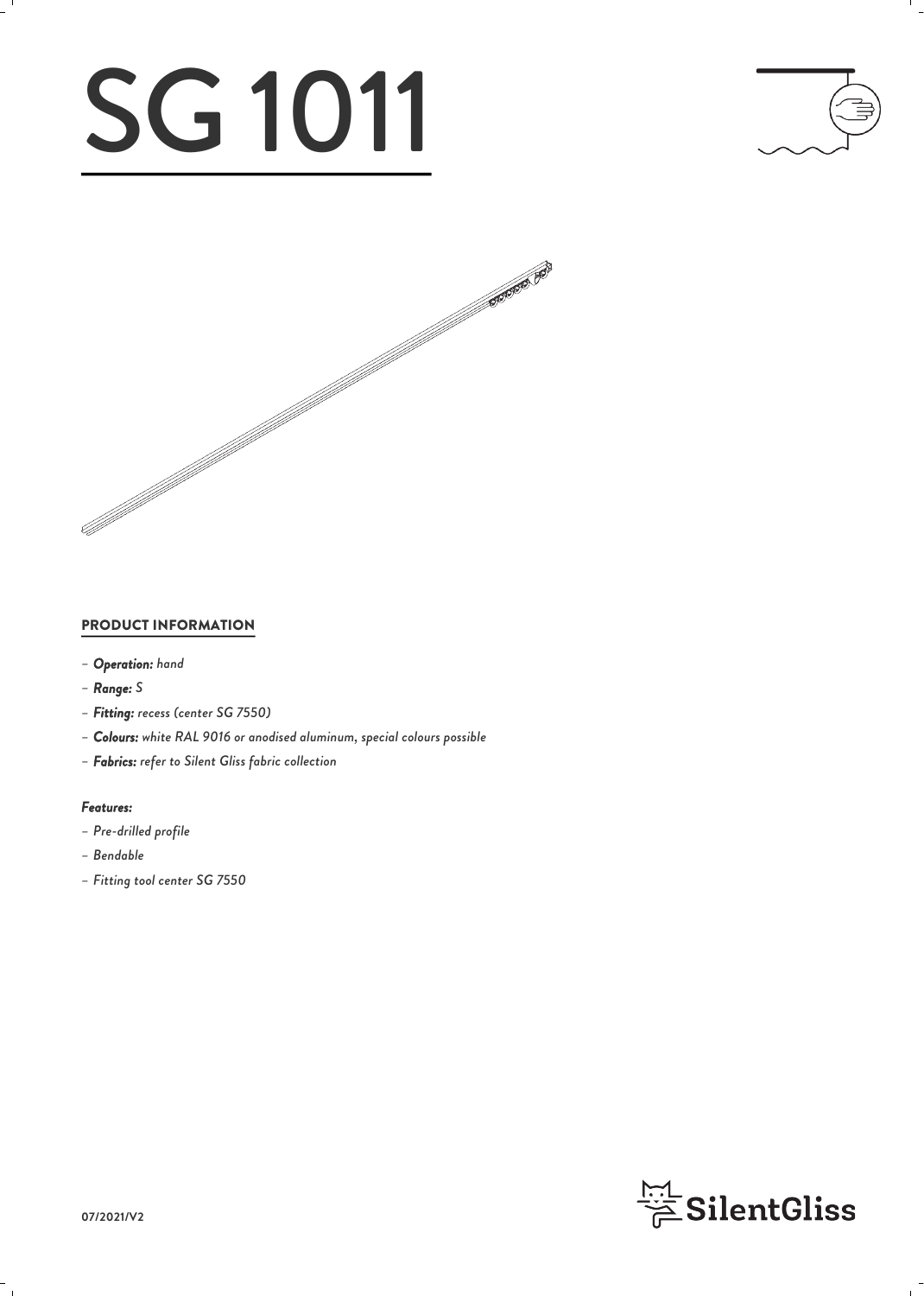# SYSTEM SPECIFICATIONS

#### A. PROFILE

**Profile and bending information**











### **C. SPECIFICATION** EN

*EN Silent Gliss SG 1011 Hand Drawn Curtain Track System for recessed fitting. Comprises aluminium profile SG1011 supplied made to measure in silver anodised or white powder coated, alternatively a specified RAL colour. SG 3533 at 14/m and 2 end* TEXT *stops SG 3070/SG 3085 Spring stops per length. Top fixed directly to ceiling with screws at 120 mm centres SG3019/3025.*

*SV Silent Gliss SG 1011 handdragssystem för infällning. Består av aluminiumprofil SG 1011 i specificerad längd i vitlack, alu natur eller angiven RAL färg. 14 st SG 3533 glid per meter, 2 st SG 3070 vridstopp/SG 3085 fjäder per system. Skruvas direkt i tak m skruv SG 3019/SG 3025 c/c 120 mm.*

*NO Silent Gliss SG 1011 gardinskinner for innfelling. Består av aluminiumprofil SG 1011 i spesifisert lengde, standard i hvitlakkert eller alu natur. Kan også leveres i ønsket RAL farg. 14 stk SG 3533 glidere pr meter, 2 st SG 3070 vristopp/SG 3085 fjær pr system. Skrus direkte i taket med skrue SG 3019/SG 3025 c/c 120 mm.*

#### *DA*

*Silent Gliss SG 1011 håndtrukket gardinskinnesystem til indfældning. Består af en aluminiumprofil SG1011 i ønsket længde, sølvanodiseret eller hvid pulverlakering, alternativt en specificeret RAL-farve. 14 stk. SG 3533 pr. m og 2 stk. SG 3070 endestop eller SG 3085 fjeder pr. længde. Fastgøres direkte i loftet med skruer SG3019/3025 med højst 120 mm afstand.*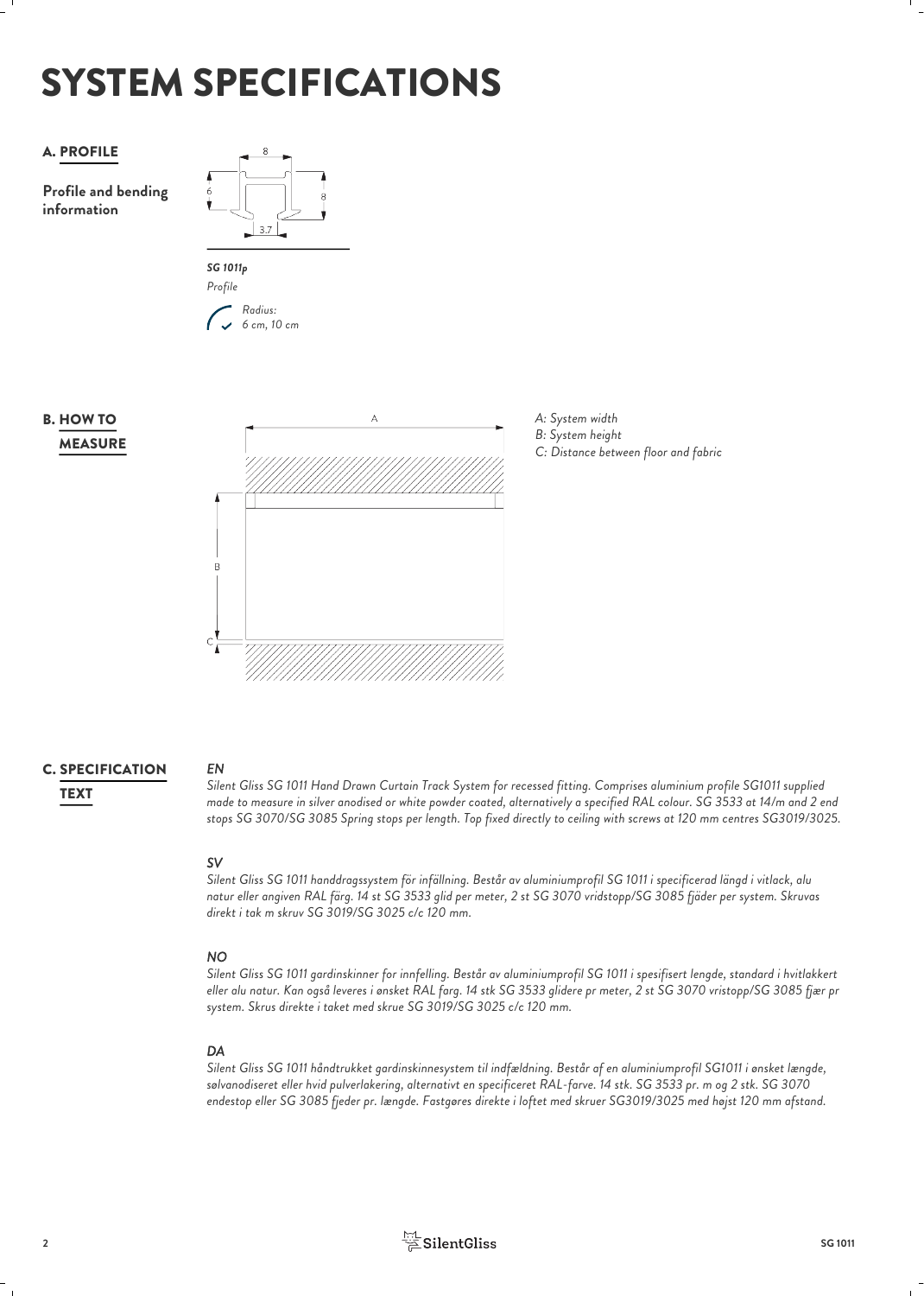# FITTING

#### INFORMATION **A. FITTING**

*For detailed fitting information, visit the Silent Gliss* FITTING *website.*







 $100$ 

**ANGELOROPOOL** 

 $\mathsf C$ 

**CONSCRUTE**  $\overline{B}$  $\overline{A}$ 

*A: Profile Protector SG 7002*

*B: Special screw SG 3019 / 12 mm*

*C: Special screw SG 3025 / 18 mm*

#### B. RECESS FITTING

**Direct into wood**



*Recess channel: 6 x 9 mm*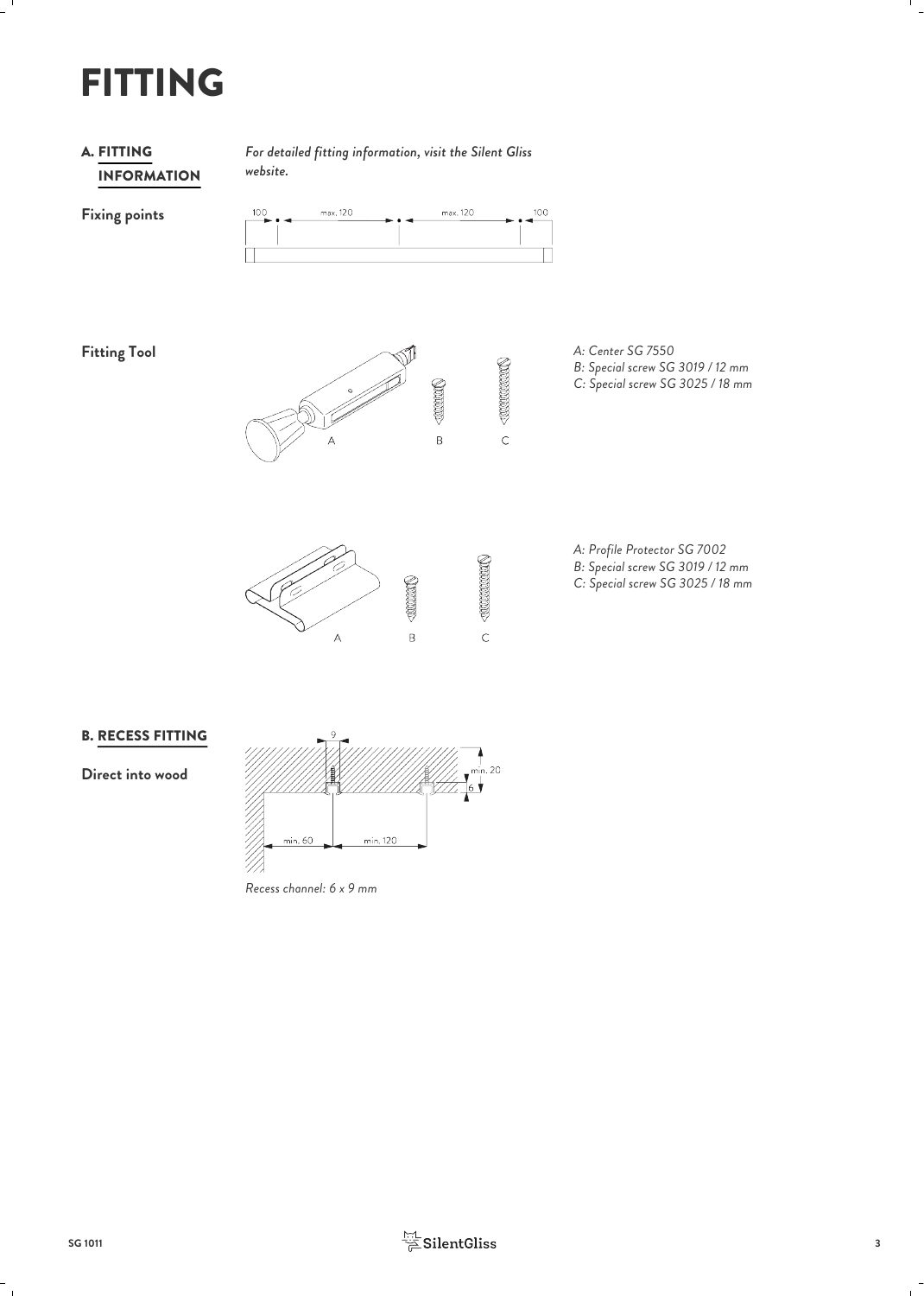# GENERAL NOTES

#### *Dimensions*

- *– Measurements are in mm except where indicated.*
- *– Max. kg relates to fabric incl. accessories.*
- *– Stack size depends on curtain make-up and fabric thickness.*
- *– Distance between gliders max. 80 mm / distance between rollers max. 100 mm.*
- *– Recommended distance floor / fabric: 20 mm.*
- *– In order to determine system height (B), the smallest room height must be taken into account.*

#### *Fitting*

- *– Installation by qualified fitter only.*
- *– Number of brackets and fitting positions / fixing points vary depending on fitting surface, system weight, fabric make-up, screw / fixing type and obstacles.*
- *– Qualified fitter must use appropriate screws / fixings for each situation.*
- *– Profile lip if applicable to be installed to room side.*

#### *Child Safety*

- *– All relevant Silent Gliss systems correspond to child safety EN 13120.*
- *– All parties involved must comply with EN 13120.*

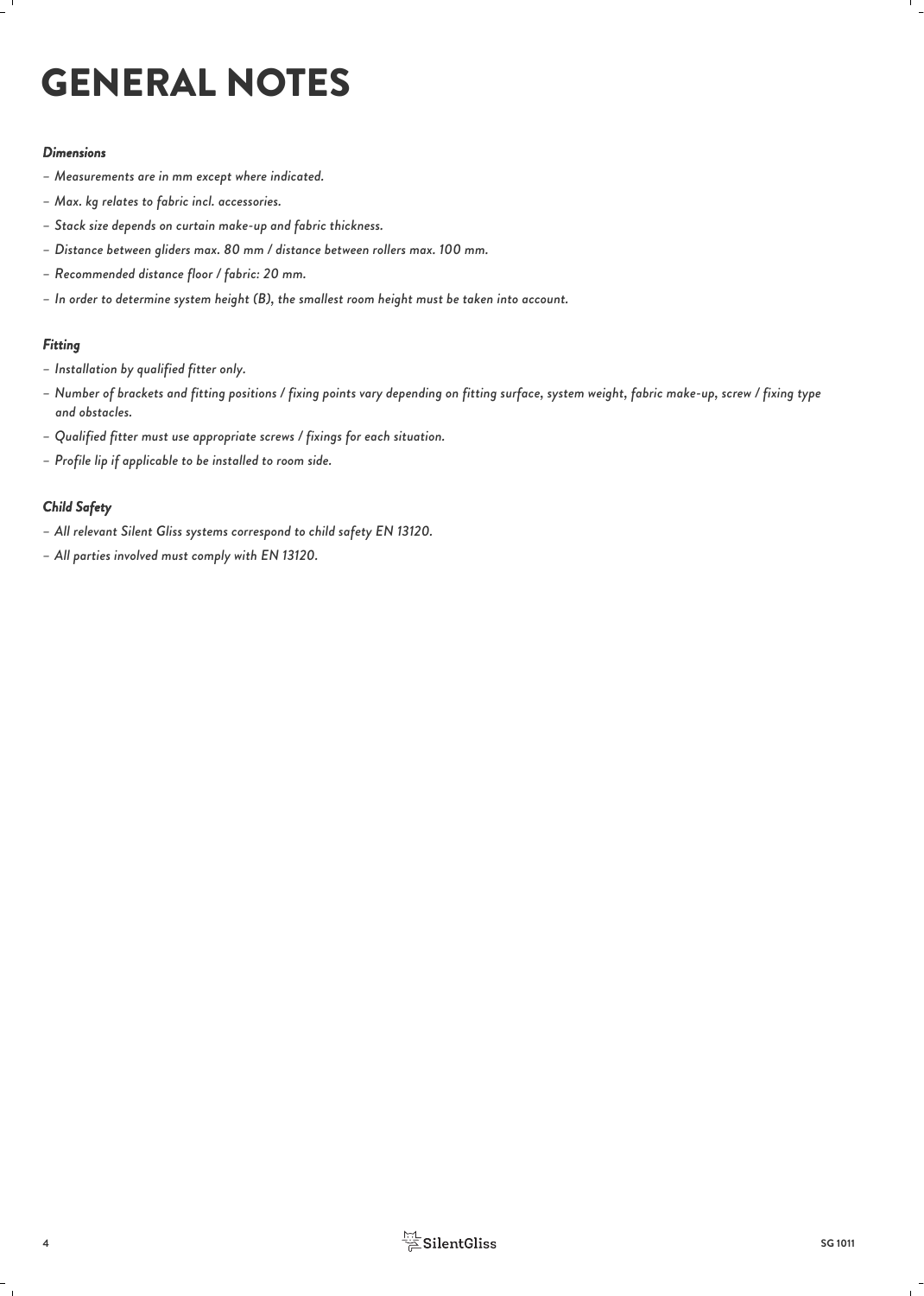# PARTS

#### A. STANDARD PARTS



#### *SG 1011p Profile*

*SG 3019 Special screw 12 mm*



*SG 3070 End stop*

**SG 3085**<br> *Spring stop*<br> *Spring stop Spring stop*



*SG 3599*

*SG 3533 Glider*

*Hook*

#### B. OPTIONAL PARTS

*Hook*

*SG 3016 End stop*

*SG 3020 Hook*

*SG 3025*

*SG 3032 Spring stop*

*Special screw 18 mm*









*SG 3063 Connection bridge*















## *Click glider with hook*



*Glider*





## *SG 3598*

*Eyelet*

*SG 3571 Hook*

*SG 3582 Hook*

## *SG 7002*

*Profile protector*



#### *SG 10430*

*Draw rod 50 cm*



## *SG 10431*

*Draw rod 75 cm*

## *SG 10432*

*Draw rod 100 cm*

#### *SG 10433*

*Draw rod 125 cm*

#### *SG 10434*

*Draw rod 150 cm*

#### *SG 11335*

*End stop*









*Glider*

*SG 3071 End stop*



*Glider 3533 on strip*

*SG 3535 Glider*

*SG 3537 Glider*

*SG 3548 Glider*

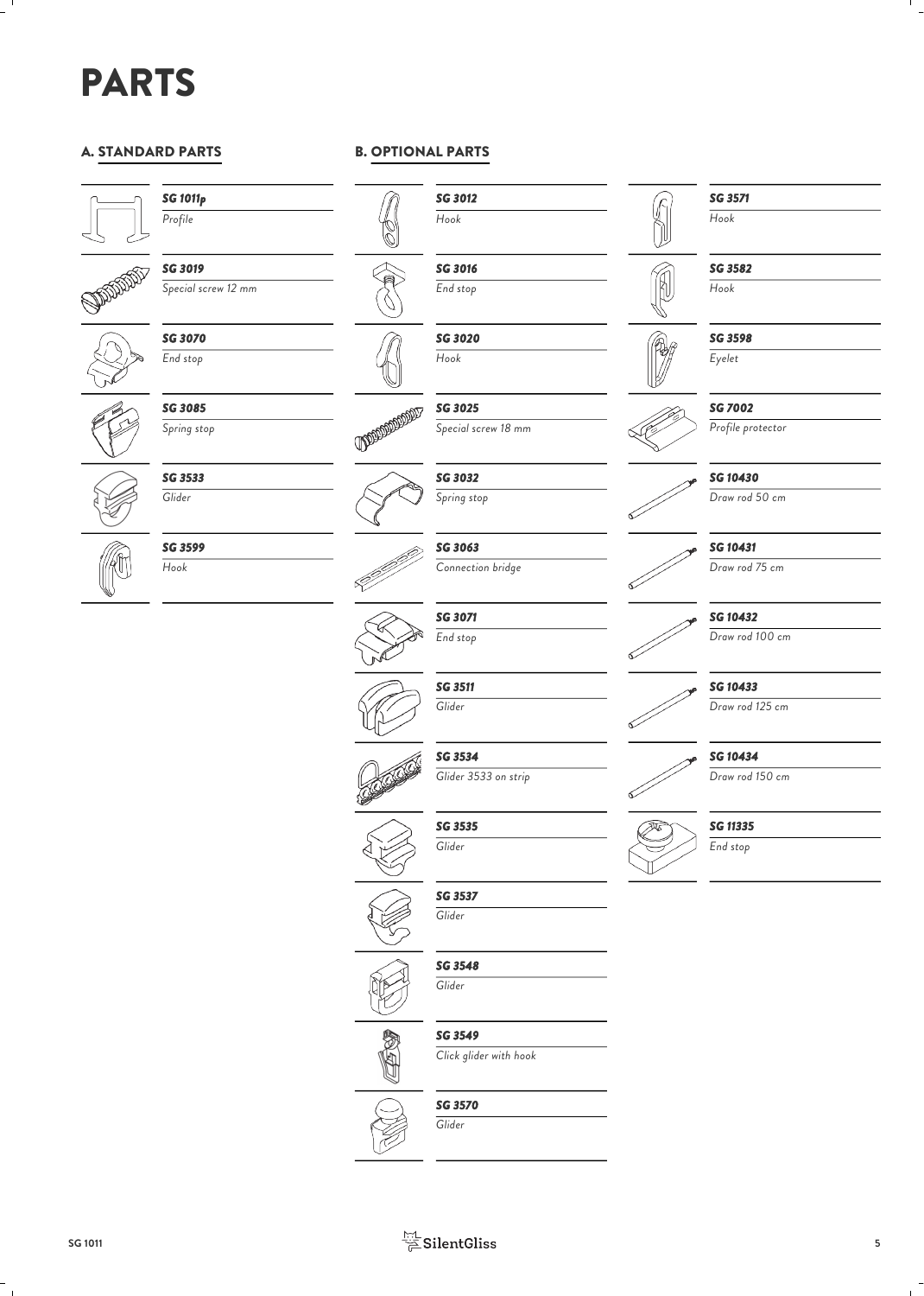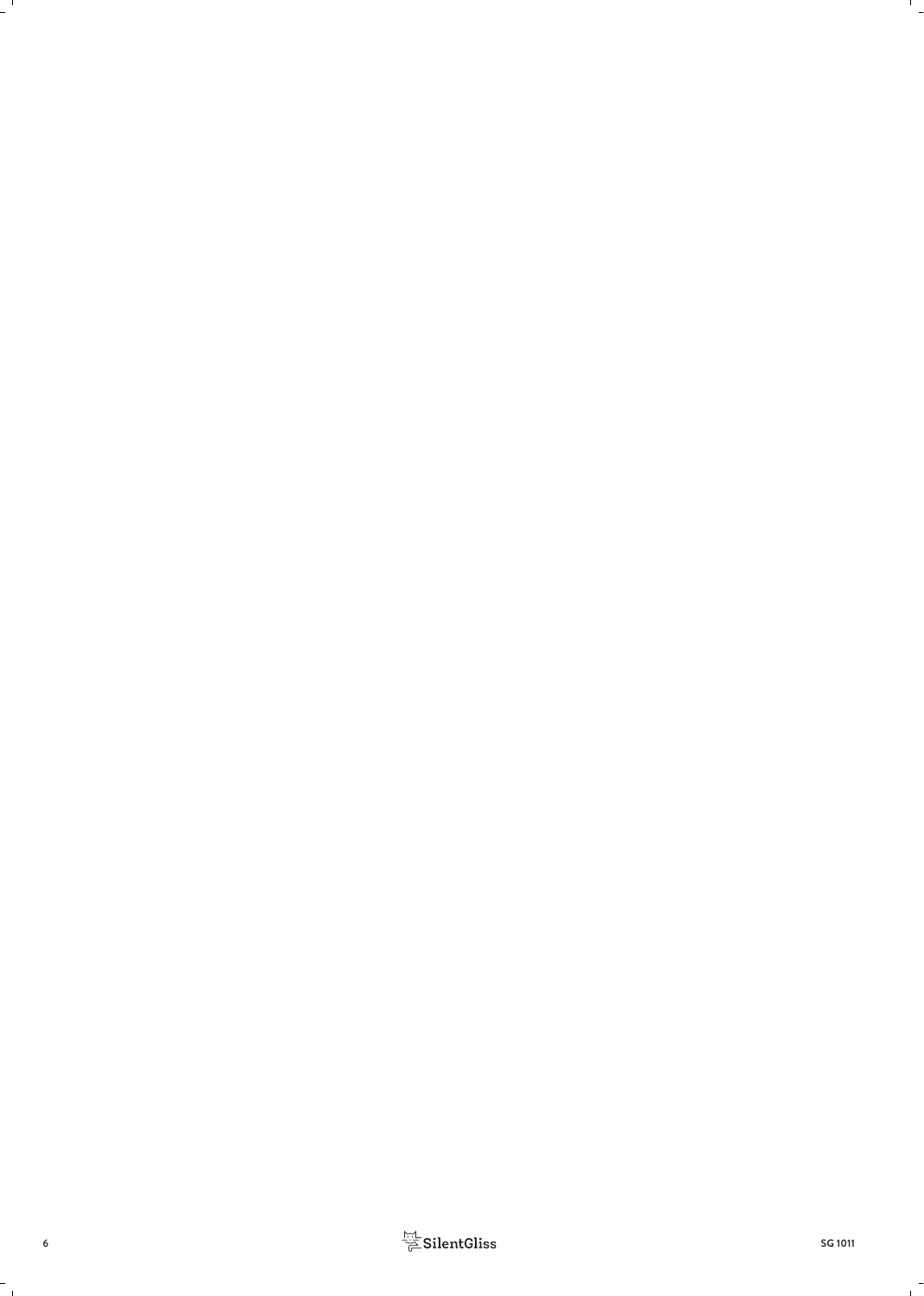